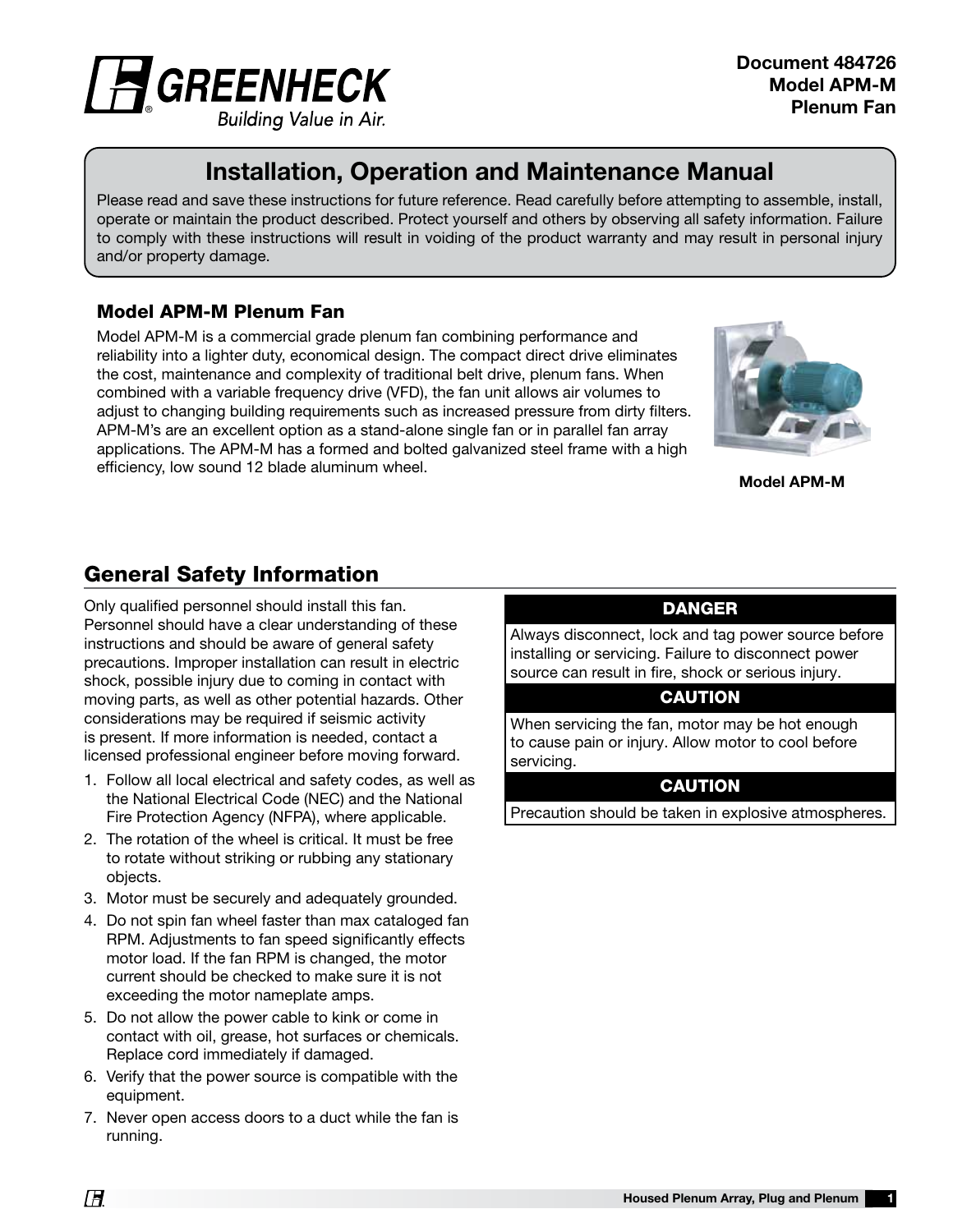### Receiving

Upon receiving the product check to ensure all items are accounted for by referencing the delivery receipt or packing list. Inspect each crate or carton for shipping damage before accepting delivery. Alert the carrier of any damage detected. The customer will make a notation of damage (or shortage of items) on the delivery receipt and all copies of the bill of lading which is countersigned by the delivering carrier. If damaged, immediately contact your Greenheck representative. Any physical damage to the unit after acceptance is not the responsibility of Greenheck Fan Corporation.

### Unpacking

Verify that all required parts and the correct quantity of each item have been received. If any items are missing report shortages to your local representative to arrange for obtaining missing parts. Sometimes it is not possible that all items for the unit be shipped together due to availability of transportation and truck space. Confirmation of shipment(s) must be limited to only items on the bill of lading.

### Handling

Fans are to be rigged and moved by the lifting brackets provided or by the skid when a forklift is used. Location of brackets varies by model and size. Handle in such a manner as to keep from scratching or chipping the coating. Damaged finish may reduce the ability of the fan to resist corrosion. Fans should never be lifted by the shaft, fan housing, motor, belt guard, windband or accessories.

### Storage

- Rotate fan wheel monthly and purge bearings once every three months
- Energize fan motor once every three months
- Store belts flat to keep them from warping & stretching
- Store unit in location which does not have vibration
- After storage period, purge grease before putting fan into service

If storage of fan is in a humid, dusty or corrosive atmosphere, rotate the fan and purge the bearings once a month. Improper storage which results in damage to the fan will void the warranty.

Fans are protected against damage during shipment. If the unit cannot be installed and operated immediately, precautions need to be taken to prevent deterioration of the unit during storage. The user assumes responsibility of the fan and accessories while in storage. The manufacturer will not be responsible for damage during storage. These suggestions are provided solely as a convenience to the user.

The ideal environment for the storage of fans and accessories is indoors, above grade, in a low humidity atmosphere which is sealed to prevent the entry of blowing dust, rain, or snow. Temperatures should be evenly maintained between 30°F *(-1°C)* and 110°F *(43°C)* (wide temperature swings may cause condensation and "sweating" of metal parts). All accessories must be stored indoors in a clean, dry atmosphere.

Remove any accumulations of dirt, water, ice or snow and wipe dry before moving to indoor storage. To avoid "sweating" of metal parts allow cold parts to reach room temperature. To dry parts and packages use a portable electric heater to get rid of any moisture build up. Leave coverings loose to permit air circulation and to allow for periodic inspection.

The unit should be stored at least 3½ in. *(89 mm)* off the floor on wooden blocks covered with moisture proof paper or polyethylene sheathing. Aisles between parts and along all walls should be provided to permit air circulation and space for inspection.

### Inspection & Maintenance during Storage

While in storage, inspect fans once per month. Keep a record of inspection and maintenance performed.

If moisture or dirt accumulations are found on parts, the source should be located and eliminated. At each inspection, rotate the wheel by hand ten to fifteen revolutions to distribute lubricant on motor. If paint deterioration begins, consideration should be given to touch-up or repainting. Fans with special coatings may require special techniques for touch-up or repair.

Machined parts coated with rust preventive should be restored to good condition promptly if signs of rust occur. Immediately remove the original rust preventive coating with petroleum solvent and clean with lint-free cloths. Polish any remaining rust from surface with crocus cloth or fine emery paper and oil. Do not destroy the continuity of the surfaces. Wipe clean thoroughly with Tectyl<sup>®</sup> 506 (Ashland Inc.) or the equivalent. For hard to reach internal surfaces or for occasional use, consider using Tectyl® 511M Rust Preventive or WD-40® or the equivalent.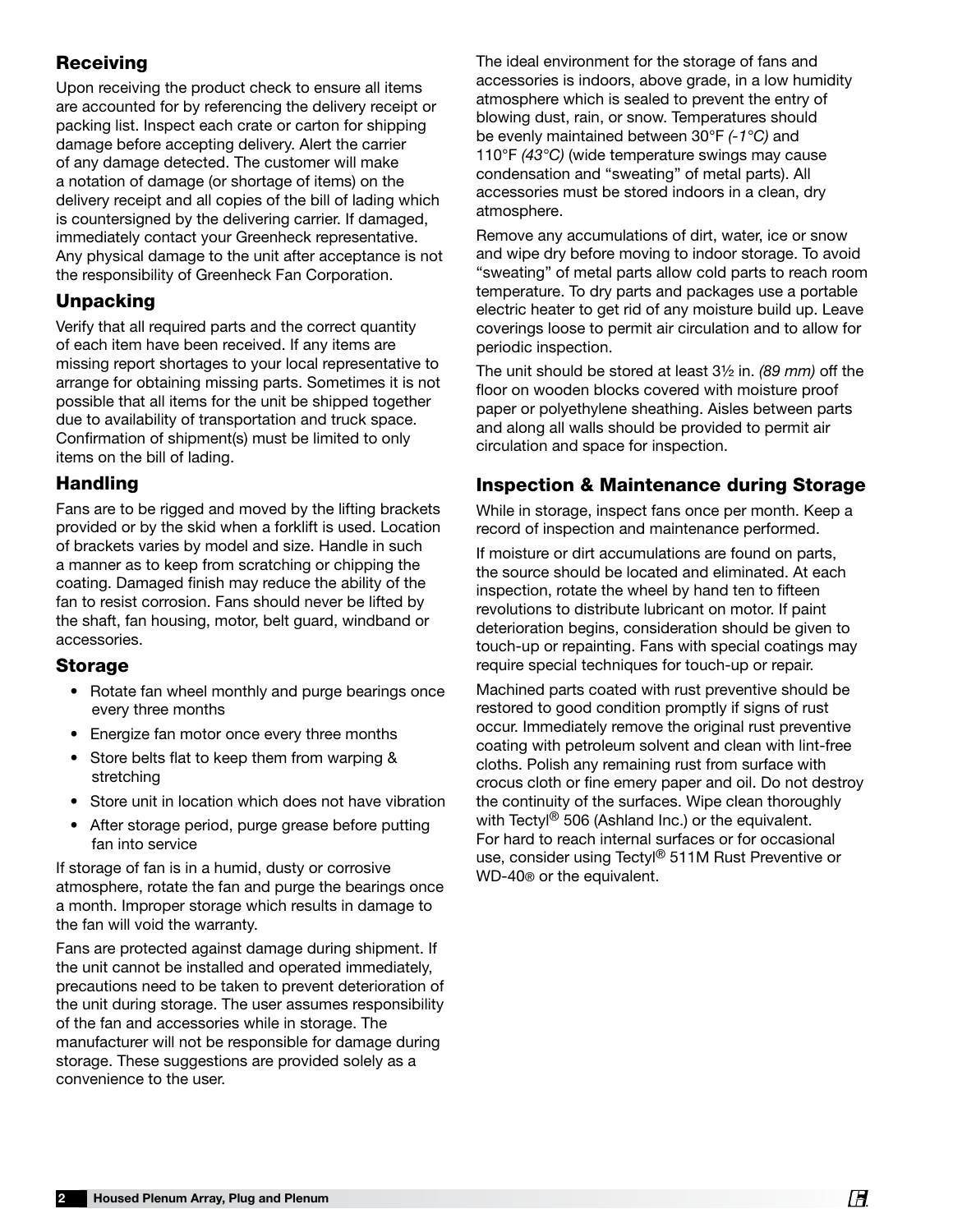### Removing from Storage

As fans are removed from storage to be installed in their final location, they should be protected and maintained in a similar fashion, until the fan equipment goes into operation.

Prior to fully assembling and installing the fan and system components, inspect the fan assembly to make sure it is in working order.

- 1. Check all fasteners, set screws, wheel, bearings, drive, motor base and accessories for tightness.
- 2. Rotate the fan wheel by hand and assure not parts are rubbing. Access to the wheel is obtained through an access panel located on the side of the fan housing.
- 3. Ensure proper wheel settings for radial gap and alignment. See page 7.

# Table of Contents

| General Safety Information 1                |  |  |  |  |
|---------------------------------------------|--|--|--|--|
| General Information 4                       |  |  |  |  |
| Fans - Rigging and Lifting 5                |  |  |  |  |
| Installation - Plenum and Plug Fans 6       |  |  |  |  |
| Radial Gap, Overlap and Wheel Alignment 7   |  |  |  |  |
| Electrical Connections 8                    |  |  |  |  |
|                                             |  |  |  |  |
| Variable Frequency Drive (VFD) Operation. 9 |  |  |  |  |
|                                             |  |  |  |  |
| Routine Maintenance 10                      |  |  |  |  |
|                                             |  |  |  |  |
|                                             |  |  |  |  |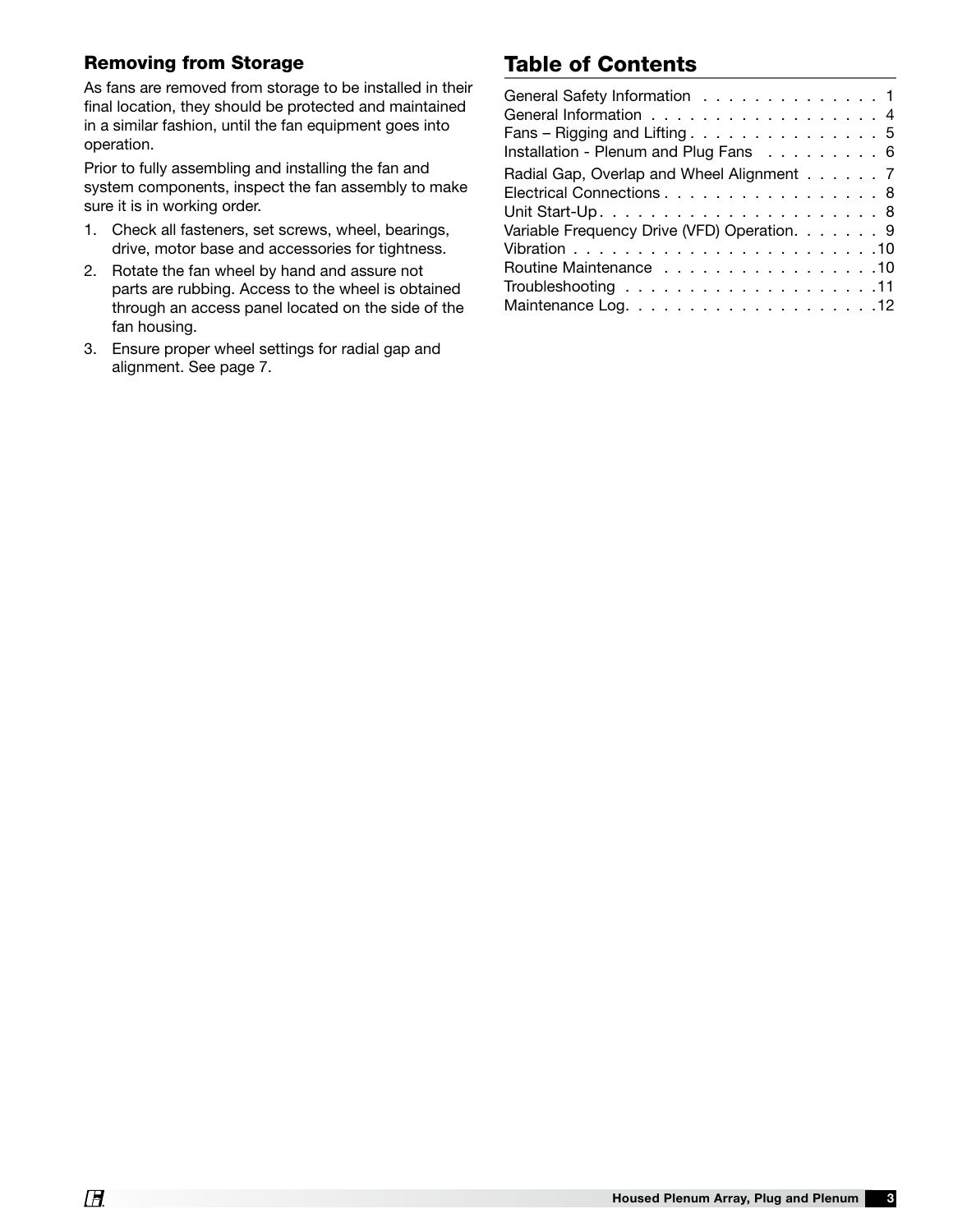# General Information

To ensure a successful installation, the instructions in this manual should be read and adhered to. Failure to comply with proper installation procedures may void the warranty.

### Unit and System Identification Tags

Each fan has a permanently affixed manufacturer's engraved metal nameplate containing the model number and individual serial number.

The tag shown is an example of an identification nameplate on the fan. The information provides general details about



the fan, as well as containing specific information unique to the unit. When contacting your Greenheck representative with future needs or questions, please have the information on this label available. Tags are mounted in an area which is clearly visible, usually on the side of the fan cabinet.

### Pre-Installation Information

Before installation, it is important to be certain the mounting surface will bear the operating weight of the unit. For proper unit operation, it is also important that it be operated in a completely level position.

For further details on safety practices involving industrial and commercial fans, please refer to AMCA Publication 410.

### Electrical Disconnects

All fan motors should have disconnects located in close visual proximity to turn off electrical service. Service disconnects shall be locked-out when maintenance is being performed.

### Moving Parts

All moving parts must have guards to protect personnel. Refer to local codes for requirements as to the number, type and design. Fully secure fan wheel before performing any maintenance. The fan wheel may start "free wheeling" even if all electrical power has been disconnected. Before the initial start-up or any restart, check the following items to make sure that they are installed and secure.

- Do not spin fan wheel faster than the maximum cataloged fan rpm.
- Adjustments to fan speed significantly affects motor load. If the fan RPM is changed, the motor current should be checked to make sure it is not exceeding the motor nameplate amps.

### Air Pressure and Suction

In addition to the usual hazards associated with rotating machinery, fans also create a dangerous suction at the inlet. Special caution needs to be used when moving around a fan, whether it is in operation or not. Before start-up, make sure the inlet area is clear of personnel and loose objects.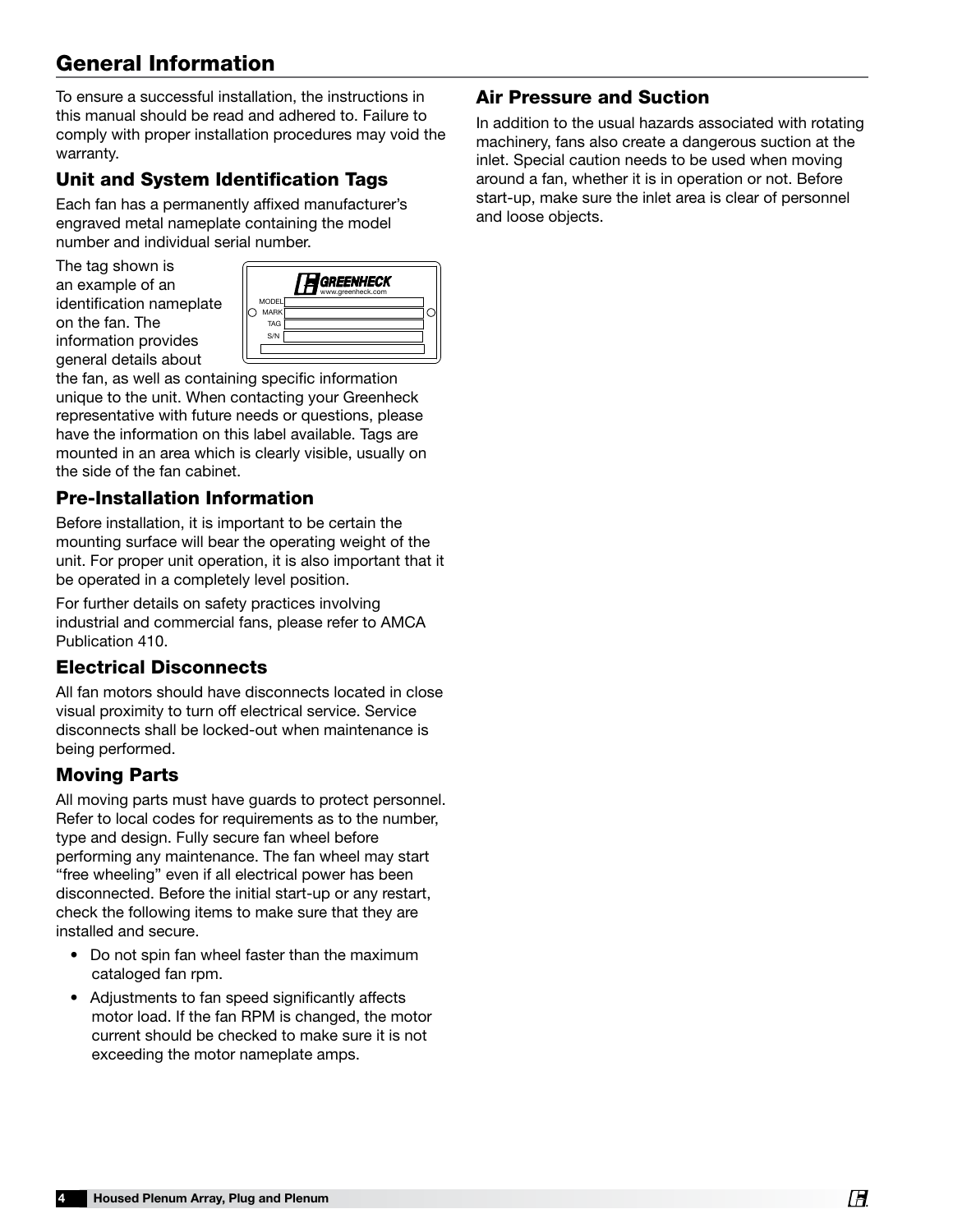### Fans – Rigging and Lifting

### **CAUTION**

Fans should never be lifted by the shaft, motor, motor cover or accessories.

Fans are to be rigged and moved by the lifting brackets and/or lifting points provided or by the skid when a forklift is used. Location of brackets varies by model and size. Handle in such a manner as to keep from scratching or chipping the coating.

- Use standard lifting and rigging practices including the use of spreader bars.
- ALL lifting brackets on each component must be utilized at the same time.
- Fan to be kept level during lifting and installation.

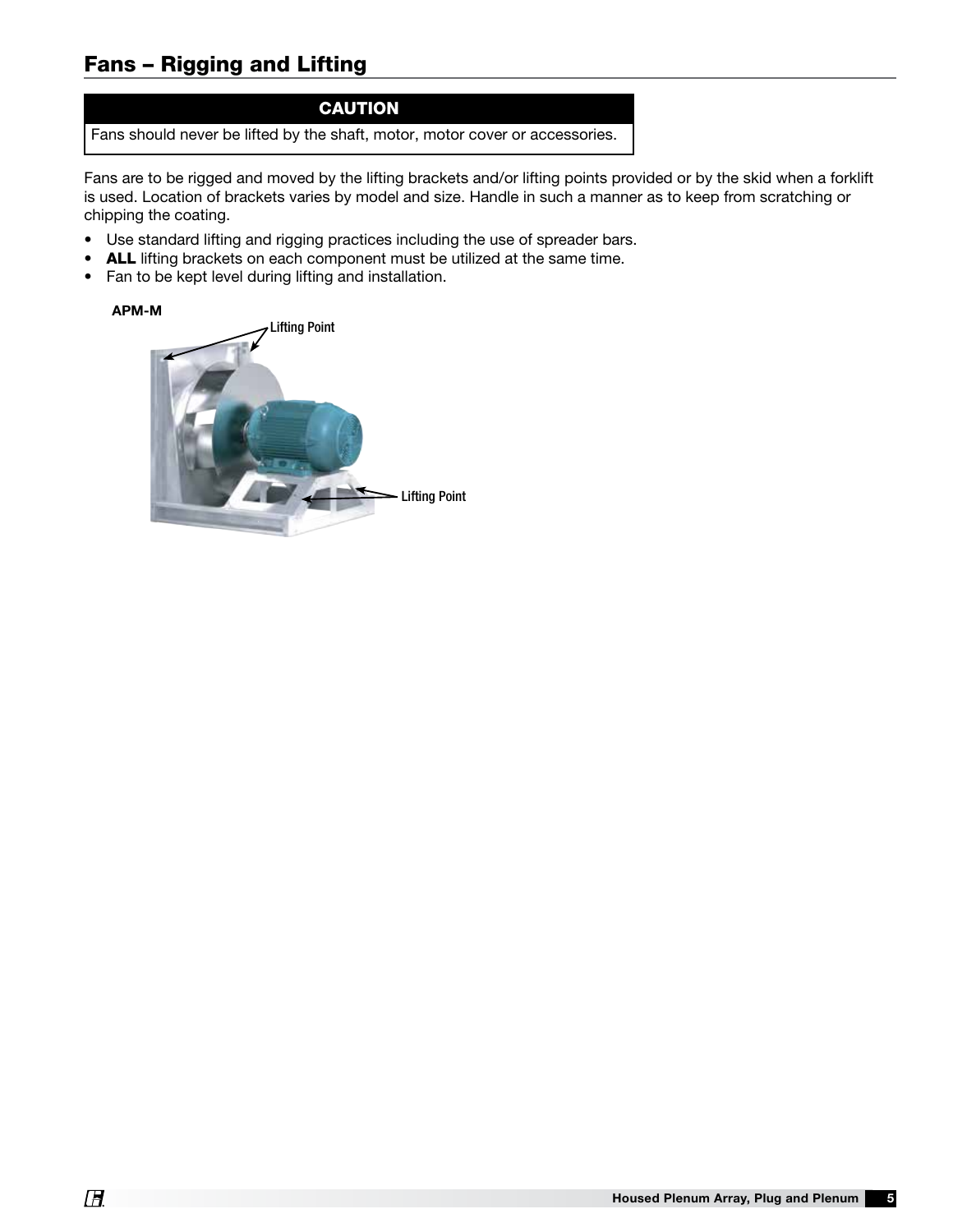### Unhoused Wheels

Adjacent Walls - The distance between the fan and walls or ceilings will affect the performance of the fan. The recommended distance between the fan wheel and any wall is a minimum of one-half wheel diameter. Multiple walls reduce the performance even more.



Side by Side - When two or more plenum fans are in parallel, there should be at least one fan diameter spacing between the wheels. Applications with less spacing will experience performance losses.



### **CAUTION**

When installing a fan, ensure the proper protective devices are used to protect personnel from moving parts and other hazards. A complete line of protective accessories are available from Greenheck including inlet guards, outlet guards, belt guards, shaft guards, protective cages, and electrical disconnects.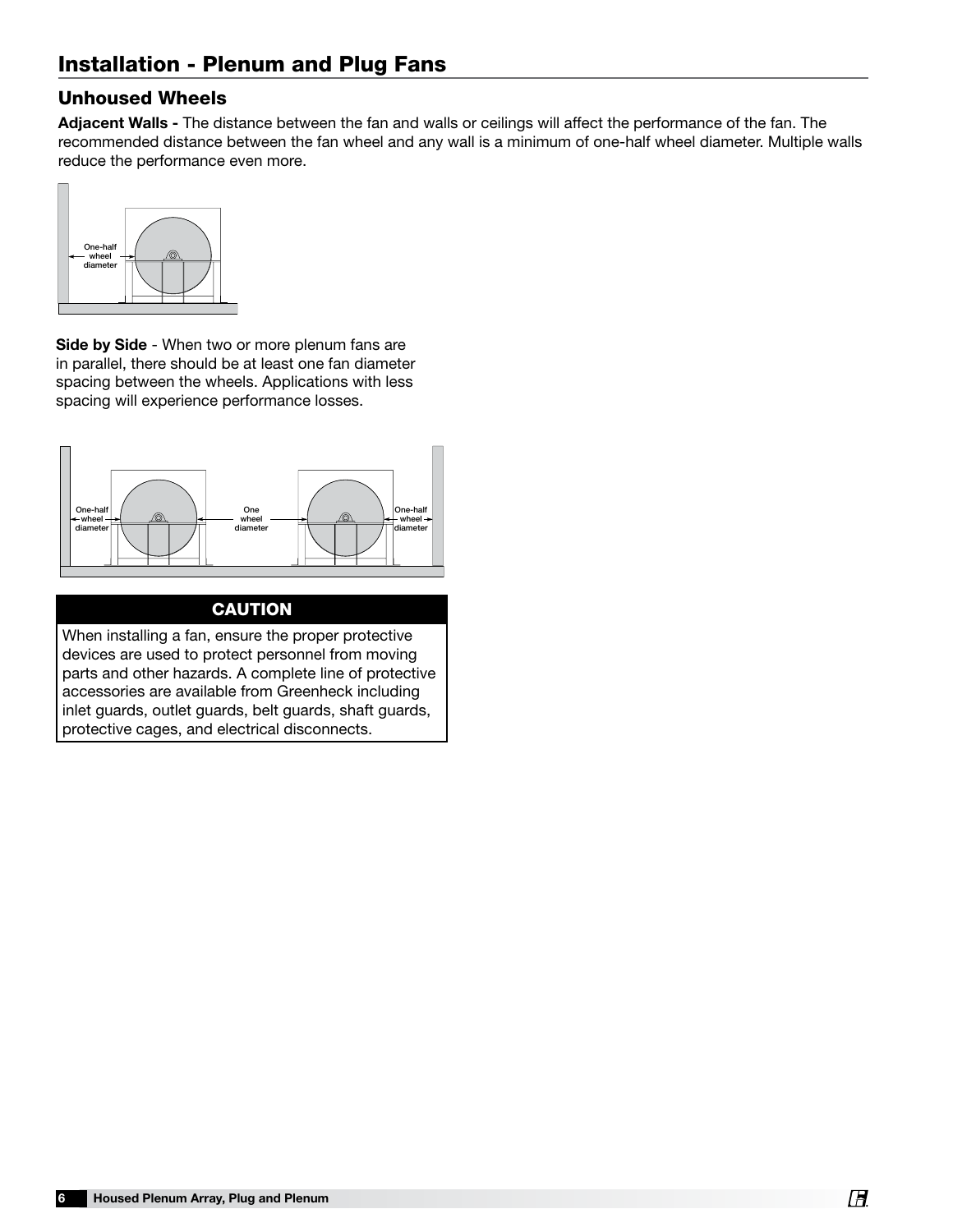## Radial Gap, Overlap and Wheel Alignment

Efficient fan performance can be maintained by having the correct radial gap, overlap and wheel alignment. These items should be checked after the fan has been in operation for 24 hours and before start-up after the unit has been serviced.

| Unit           | <b>APM, APH</b><br><b>Wheel Cone to Inlet Cone</b> |                                        |                                     |       |  |
|----------------|----------------------------------------------------|----------------------------------------|-------------------------------------|-------|--|
| <b>Size</b>    |                                                    | <b>Offset</b><br>$\pm$ Tolerance (in.) | <b>Offset</b><br>$±$ Tolerance (mm) |       |  |
| $\overline{7}$ |                                                    |                                        |                                     |       |  |
| 8              |                                                    |                                        |                                     |       |  |
| 9              |                                                    |                                        |                                     |       |  |
| 10             |                                                    |                                        |                                     |       |  |
| 12             | 1/8                                                | ± 1/16                                 | 3                                   | ± 1.5 |  |
| 13             |                                                    |                                        |                                     |       |  |
| 15             | 1/8                                                | ± 1/16                                 | 3                                   | ± 1.5 |  |
| 16             | 3/16                                               | ± 1/16                                 | 5                                   | ± 1.5 |  |
| 18             | 3/16                                               | ± 1/16                                 | 5                                   | ± 1.5 |  |
| 20             | 1/4                                                | ± 1/16                                 | 6                                   | ± 1.5 |  |
| 22             | 1/4                                                | ± 1/16                                 | 6                                   | ± 1.5 |  |
| 24             | 5/16                                               | ± 1/16                                 | 8                                   | ± 1.5 |  |
| 27             | 3/8                                                | ± 1/16                                 | 9.5                                 | ± 1.5 |  |
| 30             | 3/8                                                | ± 1/16                                 | 9.5                                 | ±1.5  |  |
| 33             | 7/16                                               | ± 1/16                                 | 11                                  | ± 1.5 |  |
| 36             | 7/16                                               | ±1/8                                   | 11                                  | ± 3   |  |
| 40             | 1/2                                                | ± 1/8                                  | 13                                  | ± 3   |  |
| 44             | 9/16                                               | ± 1/8                                  | 14                                  | ± 3   |  |
| 49             | 5/8                                                | ± 1/8                                  | 16                                  | ± 3   |  |
| 54             | 5/8                                                | ± 1/8                                  | 16                                  | ± 3   |  |
| 60             | 3/4                                                | ±1/8                                   | 19                                  | ± 3   |  |
| 66             | 7/8                                                | ± 1/8                                  | 22                                  | ± 3   |  |
| 73             | 1                                                  | ±1/8                                   | 25                                  | ± 3   |  |

\*A dimension does not apply to partial width wheels.

Overlap, or offset, Model APM-M is adjusted by loosening the wheel hub from the shaft and moving the wheel to the desired position along the motor shaft. The transition between the inlet cone and wheel should be as shown; there is a smooth feel to the profile when moving from one component to the other.



APM-M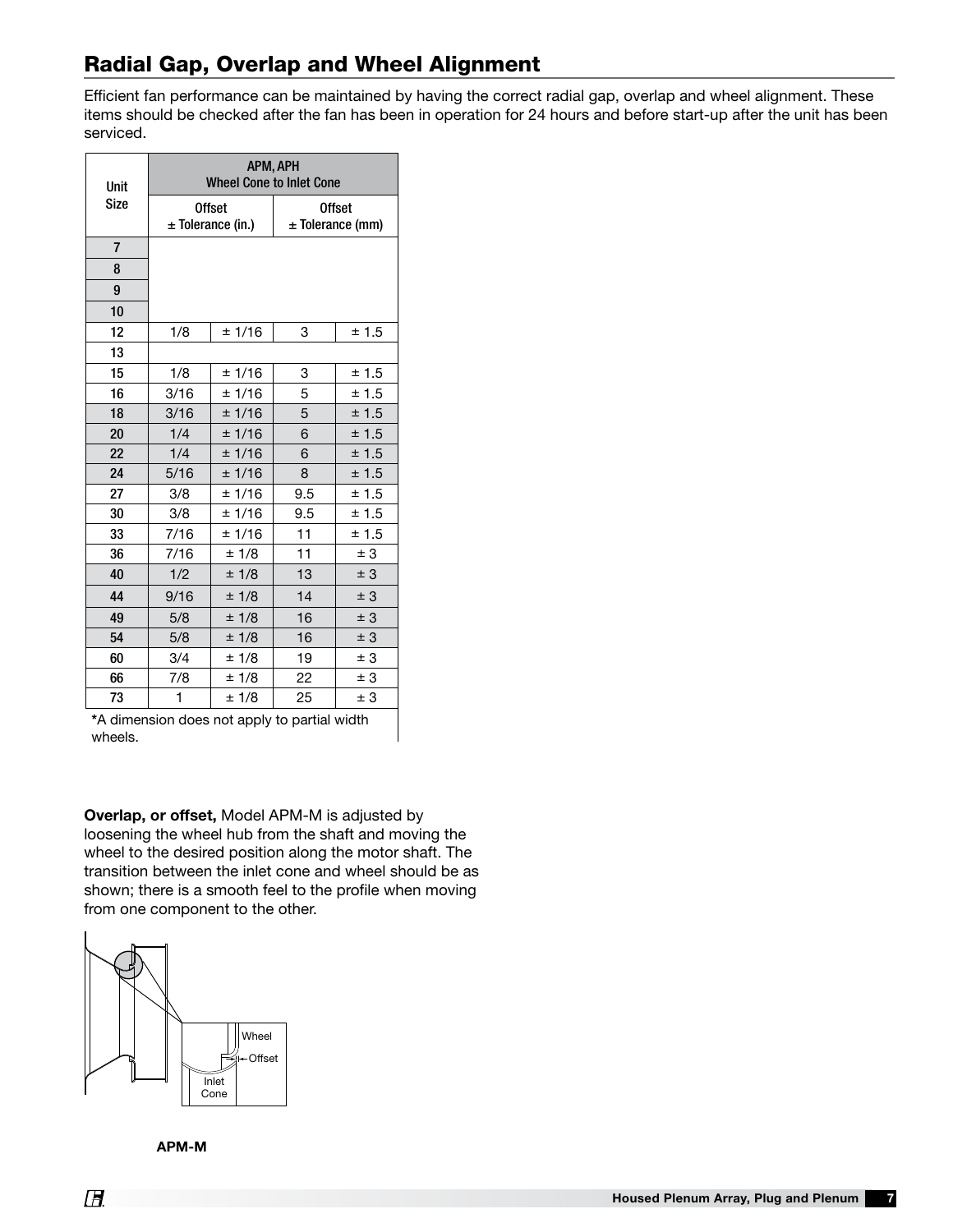# Electrical Connections

Before electrical connections are made, the supply voltage, phase and ampere capacity must be checked for compatibility with the fan motor. In addition, the supply wiring must be properly fused and conform to local and national electrical codes. If the unit is supplied with a safety disconnect switch, ensure proper wiring to the fan motor. Be sure the disconnect is switched to the "OFF" position before connecting supply wires. If no disconnect is supplied, ensure the supply wire is not live before connection. Supply wires are then connected to the optional safety disconnect switch (if supplied) or motor.

# Unit Start-Up

#### WARNING

Disconnect and secure to the "Off" position all electrical power to the fan prior to inspection or servicing. Failure to comply with this safety precaution could result in serious injury or death.

### Visual Inspection of Equipment

The equipment type and arrangement should be verified as ordered at once when it arrives at the jobsite. When a discrepancy is found, the local Greenheck sales representative must be notified immediately so that corrective action may be investigated, also verify electrical conformance to specifications. Unauthorized alterations and unauthorized backcharges will not be recognized by Greenheck Fan Corporation.

After the unit has been assembled, installed and all utilities have been hooked up, the unit is now ready for operation.

### Check

Before starting the unit, check the following:

- 1. Confirm that building supply voltage matches the voltage for which the unit is wired.
- 2. Disconnect and lock-out all power switches to fan. See warning below.
- 3. Check all piping and wiring penetrations made by contractors for water tightness. All penetrations must be made watertight to prevent water damage to the unit and building.
- 4. Check all fasteners, set screws and locking collars on the fan, bearings, drive, motor base and accessories for tightness.
- 5. Rotate the fan wheel by hand and assure no parts are rubbing. Remove any dirt or debris that may have accumulated during installation.
- 6. Check for bearing alignment and lubrication.
- 7. Check all guarding (if supplied) for being securely attached and not interfering with rotating parts.
- 9. Check all electrical connections for proper attachment.
- 10. Check for obstructions and foreign material that may damage the fan wheel.

### Additional Steps for Initial Start-Up

1. Check for proper wheel rotation by momentarily energizing the fan. Rotation is always determined by viewing the wheel from the drive side and should correspond to the rotation decal affixed to the unit.

Note: One of the most frequently encountered problems with centrifugal fans is motors which are wired to run in the wrong direction. This is especially true with 3-phase installations where the motor will run in either direction, depending on how it has been wired. To reverse rotation of a 3-phase motor, interchange any two of the three electrical leads. Single phase motors can be reversed by changing internal connections as described on the motor label or wiring diagram.

- 2. Fans with multi-speed motors should be checked on low speed during initial start-up.
- 3. Check for unusual noise, vibration or overheating of bearings. Refer to the "Troubleshooting" section of this manual if a problem develops.
- 4. Grease may be forced out of the bearing seals during initial start-up. This is a normal self-purging feature of this type of bearing.

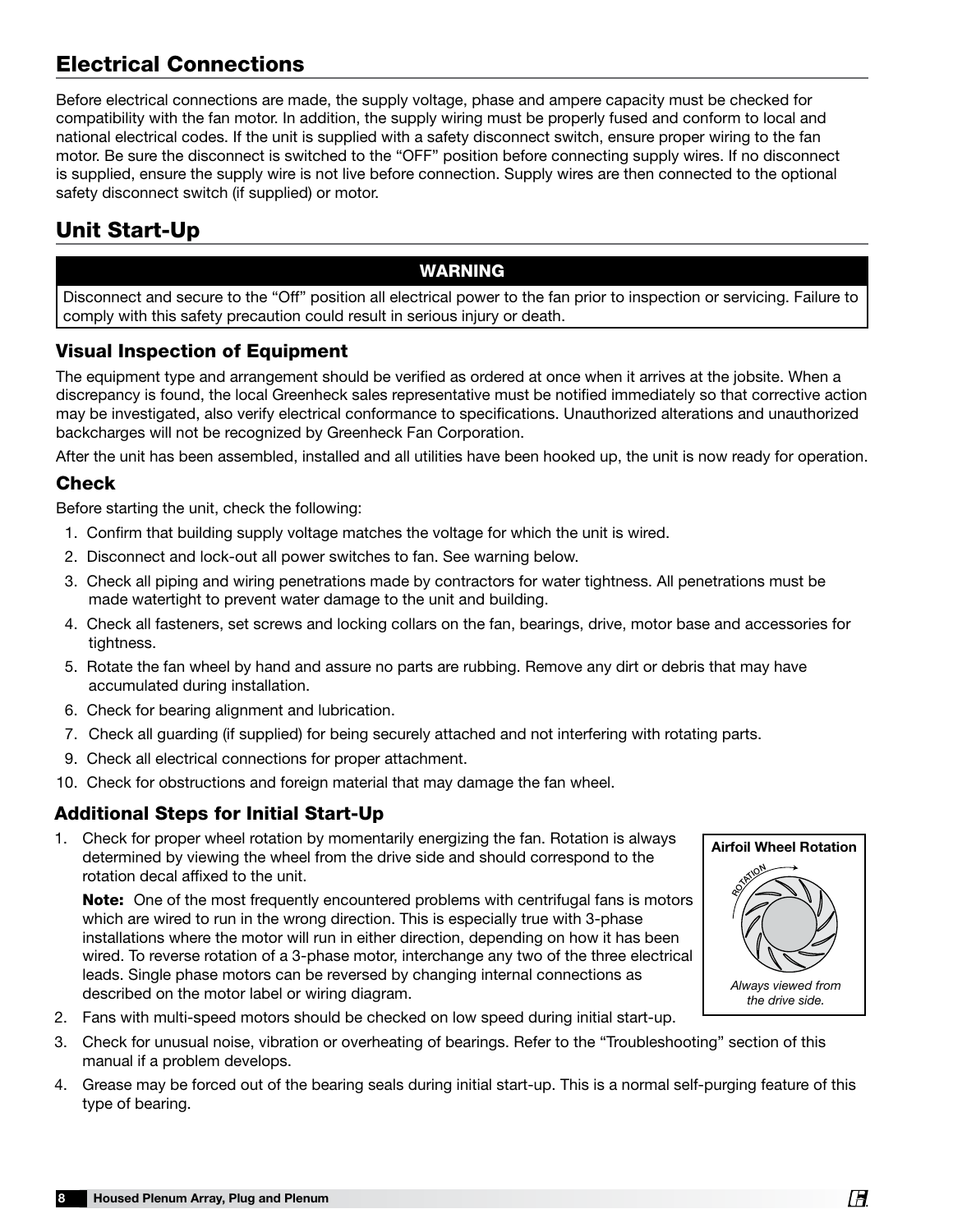# Variable Frequency Drive (VFD) Operation

Fan vibration levels differ with the method of installation. Operating a fan on a variable frequency drive (VFD) may experience certain speed ranges with excessively high vibration levels and possible resonant frequencies. Problem speed ranges or resonant frequencies can be determined during the commissioning process. Either run through this resonant range as quickly as possible, program out operation at determined Hz to skip over these speeds, or find alternative remedy.

It is the responsibility of the installing body to perform coast-down tests and identify any resonant frequencies after the equipment is fully installed. These resonant frequencies are to be removed from the operating range of the fan by using the "skip frequency" function in the VFD programming. Failure to remove resonant frequencies from the operating range will decrease the operating life of the fan and void the warranty.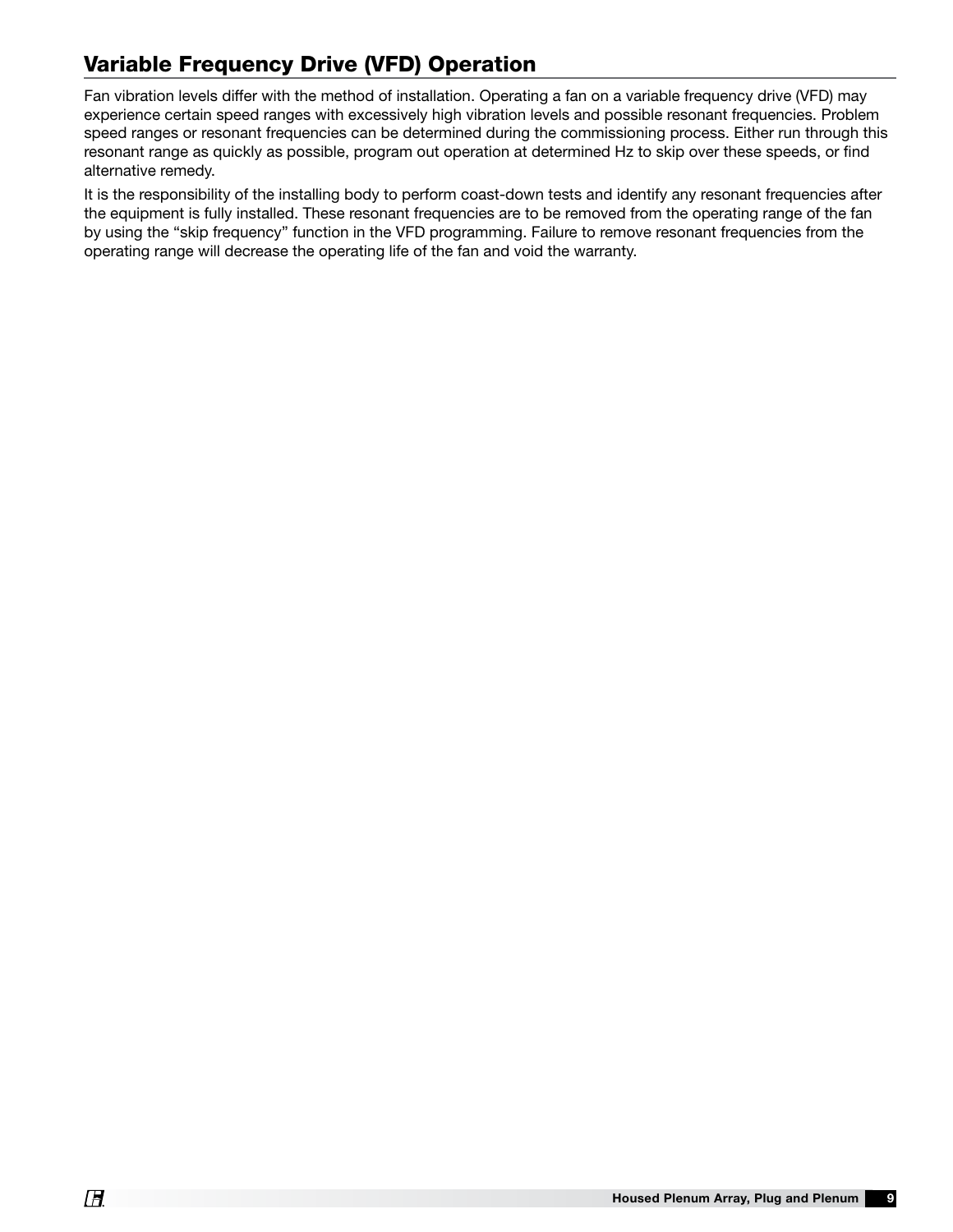# Vibration

Excessive vibration is the most frequent problem experienced during initial start-up.

Left unchecked, excessive vibration can cause a multitude of problems, including structural and/or component failure.

#### Common Sources of Vibration

- 1. Wheel Unbalance
- 2. Drive Pulley Misalignment
- 3. Incorrect Belt Tension
- 4. Bearing
- 5. Mechanical Looseness
- 6. Faulty Belts
- 7. Drive Component Unbalance
- 8. Poor Inlet/Outlet Conditions
- 9. Foundation Stiffness

manual for corrective actions. If observation cannot locate the source of vibration, a qualified technician using vibration analysis equipment should be

Many of these conditions can be discovered by careful observation. Refer to the troubleshooting section of this

consulted. If the problem is wheel unbalance, in-place balancing can be done providing there is access to the fan wheel. Any correction weights added to the wheel should be attached securely.

Greenheck performs a vibration test on all centrifugal fans before shipping. Three vibration readings are taken on each bearing in the horizontal, vertical, and axial directions.

The maximum allowable vibration for model APM-M (direct drive) is 0.10 in/sec. peak velocity filter-in at the fan rpm per AMCA Standard 204.

These vibration signatures are a permanent record of how the fan left the factory and are available upon request.

Generally, fan vibration and noise is transmitted to other parts of the building by the ductwork. To eliminate this undesirable effect, the use of heavy canvas connectors is recommended. If fireproof material is required, FlexweaveTM 1000, Type FN-30 can be used.

## Routine Maintenance

#### **CAUTION**

When performing any service to the fan, disconnect the electrical supply and secure fan impeller.

Once the unit has been put into operation, a routine maintenance schedule should be set up to accomplish the following:

- 1. Lubrication of bearings and motor (see below).
- 2. Wheel, housing, bolts and set screws on the entire fan should be checked for tightness.
- 3. Any dirt accumulation on the wheel or in the housing should be removed to prevent unbalance and possible damage.
- 4. Isolation bases should be checked for freedom of movement and the bolts for tightness. Springs should be checked for breaks and fatigue. Rubber isolators should be checked for deterioration.
- 5. Inspect fan impeller and housing looking for fatigue, corrosion, or wear.

When performing any service to the fan, disconnect the electrical supply and secure fan impeller.

#### Fan Operation

All fans should be run every thirty (30) days, or at least "bumped" every thirty days. It is preferred that each fan is run as this causes all electrical and mechanical components to get up to temperature, displacing any formed condensation, redistributes load on bearings, and redistributes grease in the bearings (motor and shaft bearings).

### CAUTION

- Always check the fan RPM when adjusting the operating frequency. Do not exceed maximum class fan RPM of the wheel.
- When operating conditions of the fan are to be changed (speed, pressure, temperature, etc.), consult Greenheck to determine if the unit can operate safely at the new conditions.

### **Motors**

Motor maintenance is generally limited to cleaning and lubrication. Cleaning should be limited to exterior surfaces only. Removing dust and grease build up on the motor housing assists proper motor cooling. Never wash-down motor with high pressure spray. Many fractional motors are permanently lubricated for life and require no further lubrication. Motors supplied with grease fittings should be greased in accordance with the manufacturer's recommendations.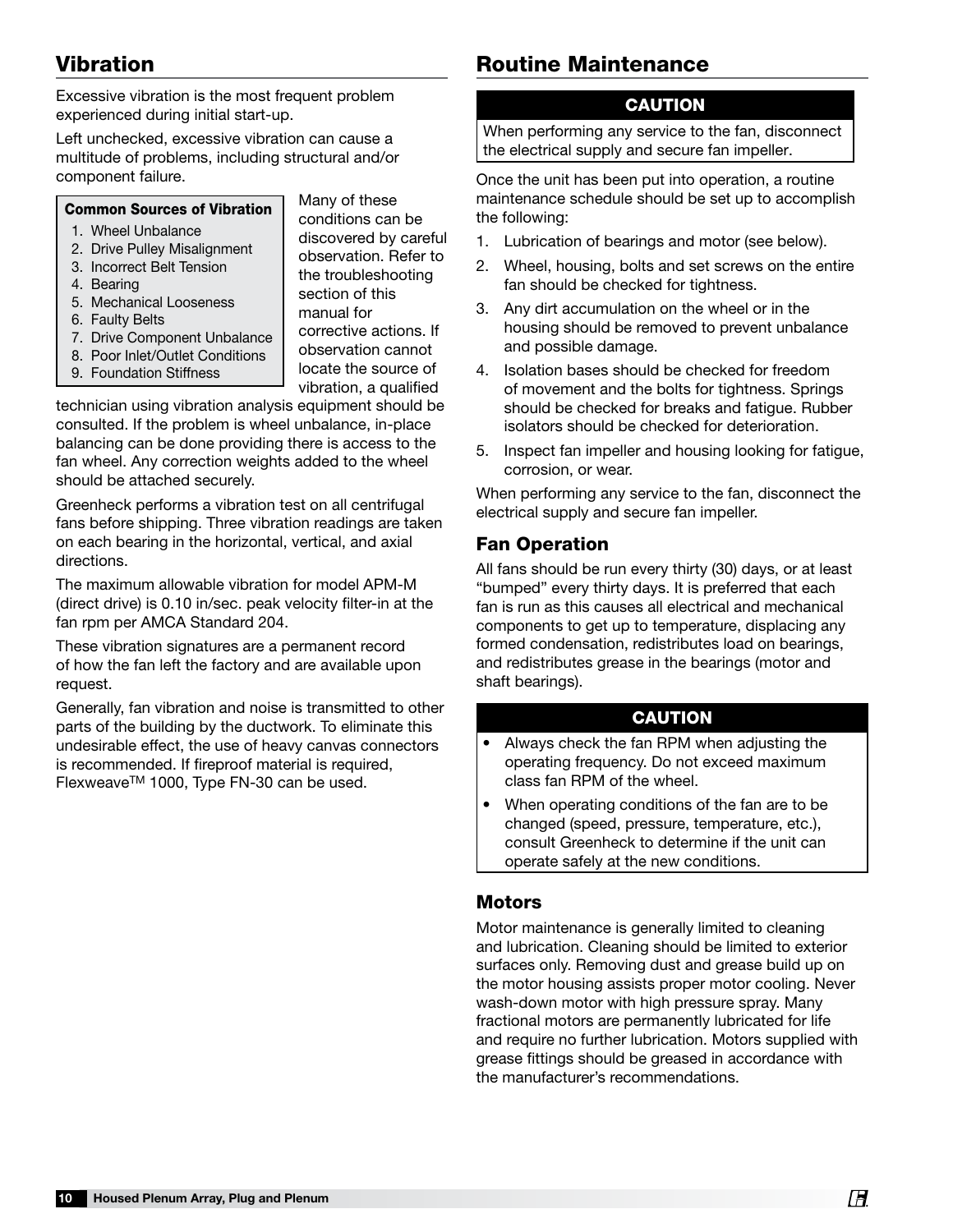### Variable Frequency Drive Operation

For operation with Variable Frequency Drive (VFD), always check motor amps when adjusting the operating frequency. Motor may be sized for the original selected operating speed under 60 Hz. Bypassing the VFD or increasing the speed from this original selection, even if less than 60 Hz, may cause motor overload or failure. Consult factory–with fan serial number–before increasing the upper limiting frequency.

Always check the fan rpm when adjusting the operating frequency. Do not exceed maximum class fan rpm of the wheel.

| <b>Problem</b>              | <b>Cause</b>          | <b>Corrective Action</b>                                                                                                                                                           |
|-----------------------------|-----------------------|------------------------------------------------------------------------------------------------------------------------------------------------------------------------------------|
| <b>Excessive Noise</b>      | Wheel rubbing (inlet) | Adjust wheel and/or inlet cone.<br>Tighten wheel hub or bearing collars on shaft.                                                                                                  |
|                             | Wheel unbalance       | Clean all dirt off wheel. Check wheel balance, rebalance in place if<br>necessary.                                                                                                 |
| Low CFM                     | Fan                   | Check wheel for correct rotation. Increase fan speed.*                                                                                                                             |
|                             | Duct system           | Check duct installations with poor inlet or discharge configurations.                                                                                                              |
| High CFM                    | Fan                   | Decrease fan speed.                                                                                                                                                                |
| <b>High Horsepower</b>      | Fan                   | Check rotation of wheel. Reduce fan speed.                                                                                                                                         |
| Fan Doesn't<br>Operate      | Electrical supply     | Check fuses/circuit breakers. Check for switches turned off or<br>disconnected. Check for correct supply voltage.                                                                  |
|                             | <b>Drive</b>          | Check for broken belts. Tighten loose pulleys.                                                                                                                                     |
|                             | Motor                 | Assure motor is correct horsepower and not tripping overload protector.                                                                                                            |
| Overheated Shaft<br>Bearing | Lubrication           | Check for excessive or insufficient grease in the bearings.                                                                                                                        |
|                             | Mechanical            | Replace damaged bearing. Relieve excessive belt tension. Align<br>bearings. Check for bent shaft.                                                                                  |
| Excessive<br>Vibration      | System unbalance      | Check alignment of shaft, motor and pulleys. Adjustable pitch pulleys<br>with motors over 15 hp are especially prone to unbalance. Check wheel<br>balance, rebalance if necessary. |

# Troubleshooting

\*Always check motor amps and compare to nameplate rating. Excessive fan speed may overload the motor and result in motor failure. Do not exceed the maximum cataloged RPM of the fan.

NOTE: Always provide the unit model and serial numbers when requesting parts or service information.